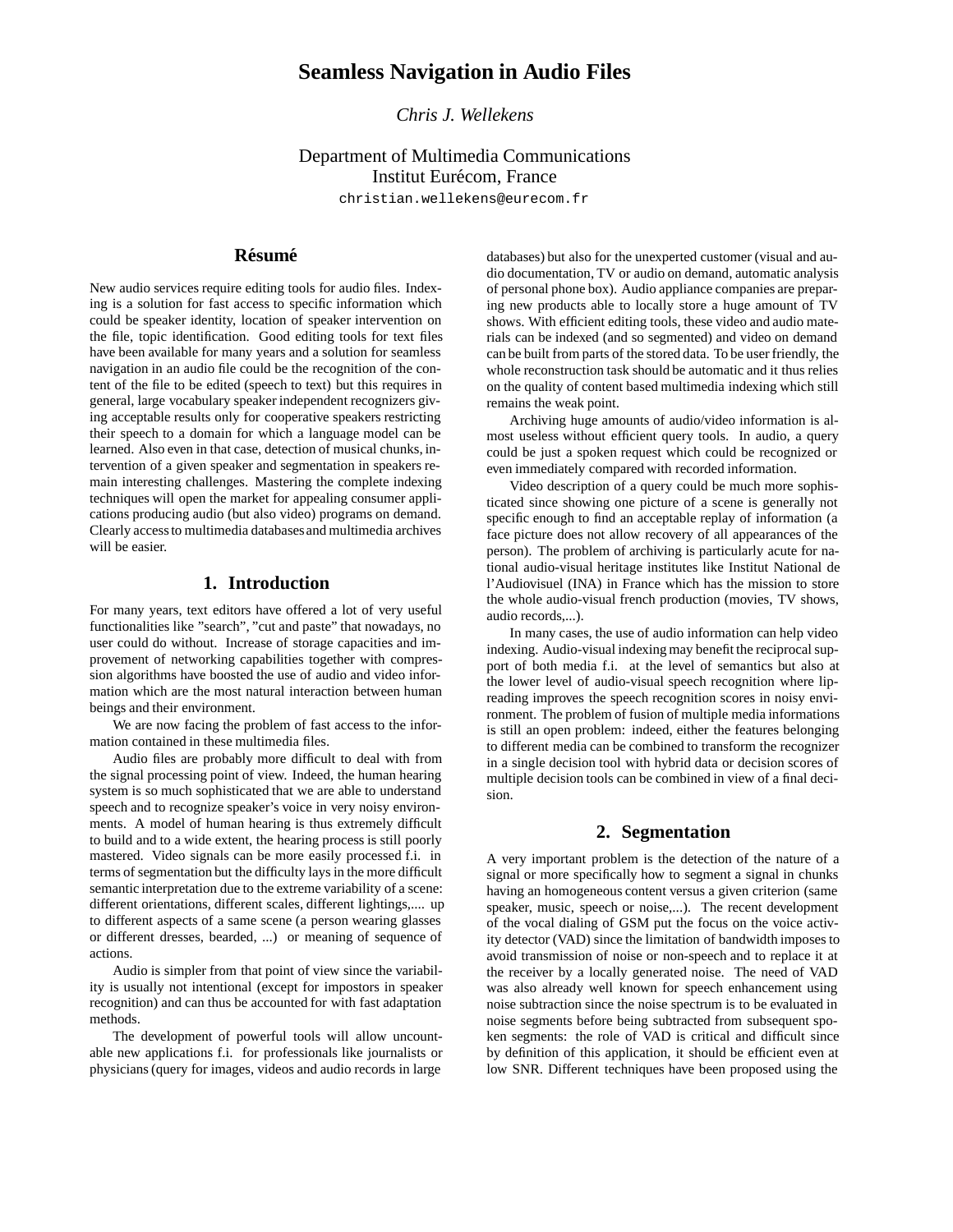power of the signal and zero crossing detection. Using power can be implemented as a decision with hysteresis [**?**]: below a given threshold, the decision is "non-speech"and above another threshold the decision is "speech". The ambiguity between the two thresholds is alleviated by using a majority decision from the neighboring frames. In GSM, the few amount of available memory prevents storage of long speech segments required for threshold evaluations.

Another solution is to train a very simple HMM on speech and non-speech in a supervised way and then to recognize speech and non-speech frames. Training of non-speech is critical since speech models are quite characteristic (mainly for voiced segments) while the variability of non-speech is high and may degrade the behavior of the detector; adaptation of the nonspeech model is thus recommended for almost each application. A very interesting approach has been proposed recently by Renevey [**?**] where the coherence of speech segments has been recognized as much higher than that of speech. Therefore entropy can be used as a criterion to discriminate between speech and non-speech (higher entropy).

Another application is the separation between music and speech. Here neural networks have been trained and used to discriminate between speech and music and even between different types of music (jazz, pop, classical music,...) [**?**]. Automatic indexing of broadcast news requires this kind of separation as a preprocessing since many jingles are associated with the spoken presentation. In case of background music, source separation would be required but the available information on the records is generally not enough to solve this problem.

We will analyse in a subsequent section the role of the segmentation of a multispeaker speech file in speakers and of speaker identification for indexing as well as for improvement of the recognition rates [**?**].

In a similar way, language detection can also be used to activate the adequate phoneme or word models in a multilingual recognition task and even activate an on-line translation tool which is almost the ultimate goal of speech processing.

### **3. The Use of Large Vocabulary Speaker Independent Recognizers (LVSIR)**

The most straightforward way to solve the problem of audio indexing is to use a powerful speech recognizer and then to search with a text editor. However this is the source of many problems since the recognizer is never perfect mainly if it is large vocabulary and speaker independent.

An interesting application of LVSIR is the transcription of the voice mail in written text which is demonstrated at AT&T research. Real time is not reached but it does not matter in such an application where by definition, delays are expected between recording and reading. From the recognized text, information can be recovered by using standard text editors.

A lot of experiments have also been conducted on the database Broadcast News Hub4 in many labs in Europe, Japon and the USA [**?**, **?**, **?**, **?**, **?**]. Several European projects like THISL were devoted to indexing by recognition.

LVSIR are not designed to deliver information on speaker identity; on the contrary, the recognizer tries to get rid of all information able to discriminate between speakers. We will see in a subsequent section how speaker identification can be useful for indexing tasks.

# **4. Keyword Spotting**

Keyword spotting has been one of the first specialized tools studied for audio information access.

#### **4.1. Garbage models**

In the first attempts HMM word models for the keywords were created and trained as well as a garbage model which would stand for all other words except for keywords. The detection score degraded very quickly with the number of possible keywords. All keywords had to be specified in advance. An improvement is to use a dynamic garbage model. The emission probabilities of this model are no longer computed from parametric distributions associated with the states but are for each input vector the average of the emission probabilities of the most probable keyword states but the two or three best ones. The model is said dynamic since it has no own parameters but borrows probabilities from keyword models. It is a representation of an event that, by construction, will not fit so well for keywords as keyword models.

#### **4.2. Phonemic lattices**

To be more flexible versus the number of keywords and instead of using an LVSIR at the level of words, acoustic-phonetic decoding can be used. All efforts should then be put on the quality of the phonetic decoding and on the generation of a lattice of N-best solutions [**?**]. The lattice is generated off-line once forever and stored as a companion file of the audio one. A specific word described by its phonetic transcription can be searched for in the lattice and some rules on contiguity and overlapping between phoneme location hypotheses are applied to cope with their inaccuracy. A major advantage of this approach is that no a priori list of keywords is required and any word can be searched for (of course like in text search, very short words are detected everywhere!). However, since there is a wide variability in word pronunciations, the canonic phonetic transcription found in a dictionary is not the only entry to be used. Generation of pronunciation variants are required to increase the recovering rate of a keyword. Different techniques have been tested for the generation of the phonemic lattice including frame labelling [**?**], HMM model [**?**] and the REMAP technique [**?**, **?**, **?**] where use is made of more discriminant emission probabilities generated with an hybrid HMM/ANN phoneme labeller. Tests have been performed on TIMIT but also on CNN sport news. Evaluation criteria are difficult to define [**?**]: indeed the nature of the database plays a very important role as well as the frequency of the searched keyword in that database. ROC's (Receiver Operating Curves) are traditionally used when we have to compare the behavior of a system in terms of false alarms and no-detections (typical for speaker identification). Indeed a system is defined in a plane of these two kinds of errors and the ROC is the locus generated by a threshold variation in the decision system. However here we should be independent on the frequency of the keywords in the text and the false alarm rate is replaced by the probability of false alarms per keyword and per hour. Another criterion in case of sorting by content (i.e. if we try to sort messages in categories according to the keywords) could be the accuracy which is defined as follows. Let us assume that the searched keyword appears N times in the database. For each sentence, the likelihood that it contains the keyword is computed. The keyword spotter sorts the sentences in decreasing order of likelihood. In an ideal system, the first N sentences contain the keyword and the accuracy is 1. Of course,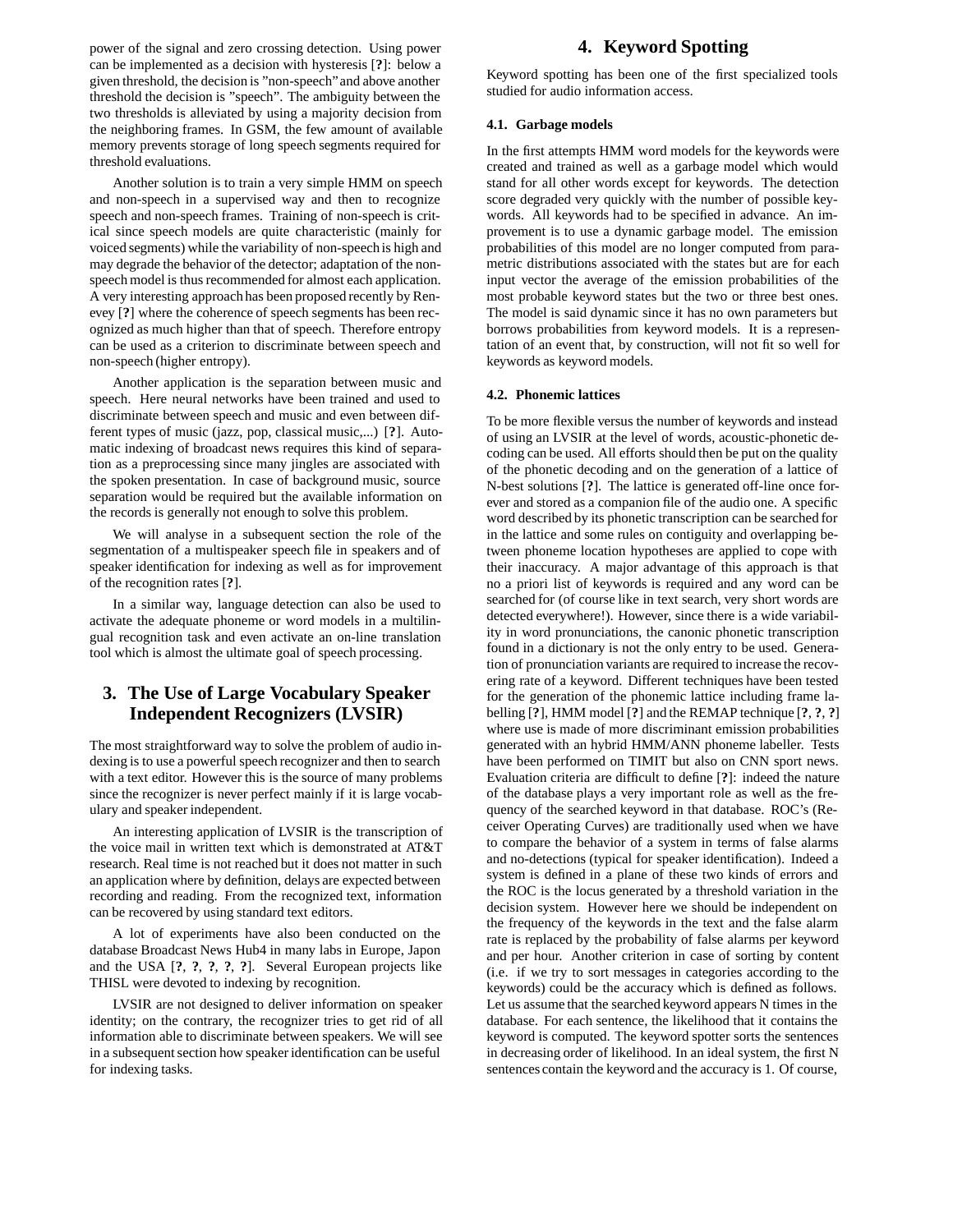errors are possible and let us assume that the m-th occurrence of the word appears in the n-th sentence  $(n>m)$ : the accuracy is then  $n/m$  for this occurrence. The average accuracy on all occurrences gives a good measure of the recalling capability of the system. It is independent on the size of the database if the frequency of the keyword remains constant along the database. This is no longer true in case of keyword detection: indeed, the larger the database the lower the accuracy. Another efficiency measure is the gain of time in sorting a database: it is defined as the ratio between the number of sentences the user must not listen to the number he should have listened to if he had no keyword detector at his disposal.

### **5. Speaker information**

Speaker identification has been tackled in a tremendous number of approaches and the first subsection does not intend to analyse the respective merits of all of them: a book would not be enough. Only major directions will be outlined and put into relation with the specifications of applications. In a second subsection, the problem of segmentation in speakers of a speech record will be introduced.

#### **5.1. Speaker identification**

The goals of indexing are quite different from those of electronic commerce where the identity of a speaker is required to validate a transaction and is thus a speaker verification. Indeed, speaker models in e-commerce can be built in advance from a reasonable amount of data collected off-line. The user claims his identity which is checked against the model. Prompted sentences by the system can circumvent the problem of the password utterance fraudulously recorded. In that case, models of phonemes for each user are trained off-line and the amount of data for enrolment is quite high. Indexing can only use the file to be indexed but on the other hand, the problem of impostors is irrelevant. Several solutions for identification have been proposed:

- vector quantization where each speaker is represented by his codebook; identification relies on the cumulated quantization error [**?**],
- a generalization of the VQ is the ergodic model where transition probabilities control the jump from one centroid to another,
- use of specific HMM trained on the user data [**?**],
- trained neural networks for each speaker require a lot of data for the enrolment [**?**]
- comparison of covariance matrices of the enrolled data and test data with different measures of similarity [**?**]
- comparison with centroids in the vector space generated off-line (eigenvoices) [**?**, **?**, **?**].
- generalized log-likelihood ratio with a world model where each speaker model and a world model are gaussian mixture models (GMM). Training data are recorded in an enrolment phase [**?**].

All these applications require enrolment and the quality of speaker identification is estimated by ROC's but also by the amount of enrolment data.

#### **5.2. Segmentation in speakers**

The purpose of segmentation is to segment recorded audio sessions in homogeneous chunks each one containing a single speaker. In a subsequent operation, chunks are grouped to form a databasefor a given speaker. From these homogeneous(if segmentation and grouping are accurate) chunks, speaker models (GMM) can be trained. Using these models, the audio session can be segmented in speakers exactly as in continuous speech recognition where sentences are segmented in words by using word models and Viterbi alignment.

The first experiments are due to Gish [**?**] who worked on the automatic analysis of dialogs between plane pilots and air traffic controllers. Of course, the different SNR's made the communication quality strongly asymmetric so that equal chunks of the record could be rather easily be identified as "pilot" or "controller" with a resolution of the chunk length. It became clear that for more general applications, other techniques were required and a popular technique is the use of split sliding windows along the audio files. More specifically, Gaussian models of the recorded signal are estimated in two contiguous windows and also for the union of the two windows. The product of the likelihoods of the two windows is compared with the likelihood of the union of the two windows using a BIC (Bayesian Indexing Criterion) which penalizes the representation having globally less degrees of freedom [**?**, **?**, **?**, **?**, **?**, **?**, **?**, **?**]. A generalized likelihood criterion is plotted and its maxima are detected under some contraints to avoid artefacts due to numerical errors and locally weak representation of the signal. Their maxima correspond to speaker turn candidates. In a second pass, the segmentation points are confirmed [**?**].

The next step is the grouping of chunks assumed to belong to the same speaker. Since the number of different speakers is unknown, a search in a grouping tree is made and a threshold depending on BIC again decides when to continue grouping (grouping to the leaves of the tree leads to a single speaker) [**?**].

When the grouping is completed, the segmentation of the speech data may be considered as new database from which we can train speaker models (f.i. GMM). With the trained models and a Viterbi a new segmentation can be obtained and iteratively, more accurate speech models can be built together with an improved segmentation. This is exactly the same method as for embedded training of word or phoneme models with a Viterbi algorithm which ends up with a segmentation as a by product.

### **6. Conclusions**

Automatic analysis of audio files has been shown to be a very appealing domain generating many useful applications. Different technologies must converge to improve the content based information retrieval from basic tools like VAD to LVCSR able to transcribe a general speech file. This paper tried to list technologies that may contribute to the creation of audio search engine and to draw an overview of the underlying techniques. Our will was not to be exhaustive and this contribution is widely biased by the research activity of the speech group of Eurécom. The list of references is far from reflecting the efforts done in all multimedia laboratories concerned with this domain crucial for the development of information society.

#### **7. References**

- [1] Ph. Gelin, C.J. Wellekens, Keyword Spotting for Video Soundtrack Indexing, *IEEE Conf. Acoustics, Speech and Signal Processing, ICASSP-1996* , Atlanta (USA).
- [2] Ph. Gelin, C.J. Wellekens, Keyword Spotting Enhancement for Video Soundtrack Indexing,*ICSLP 96*, Philadel-